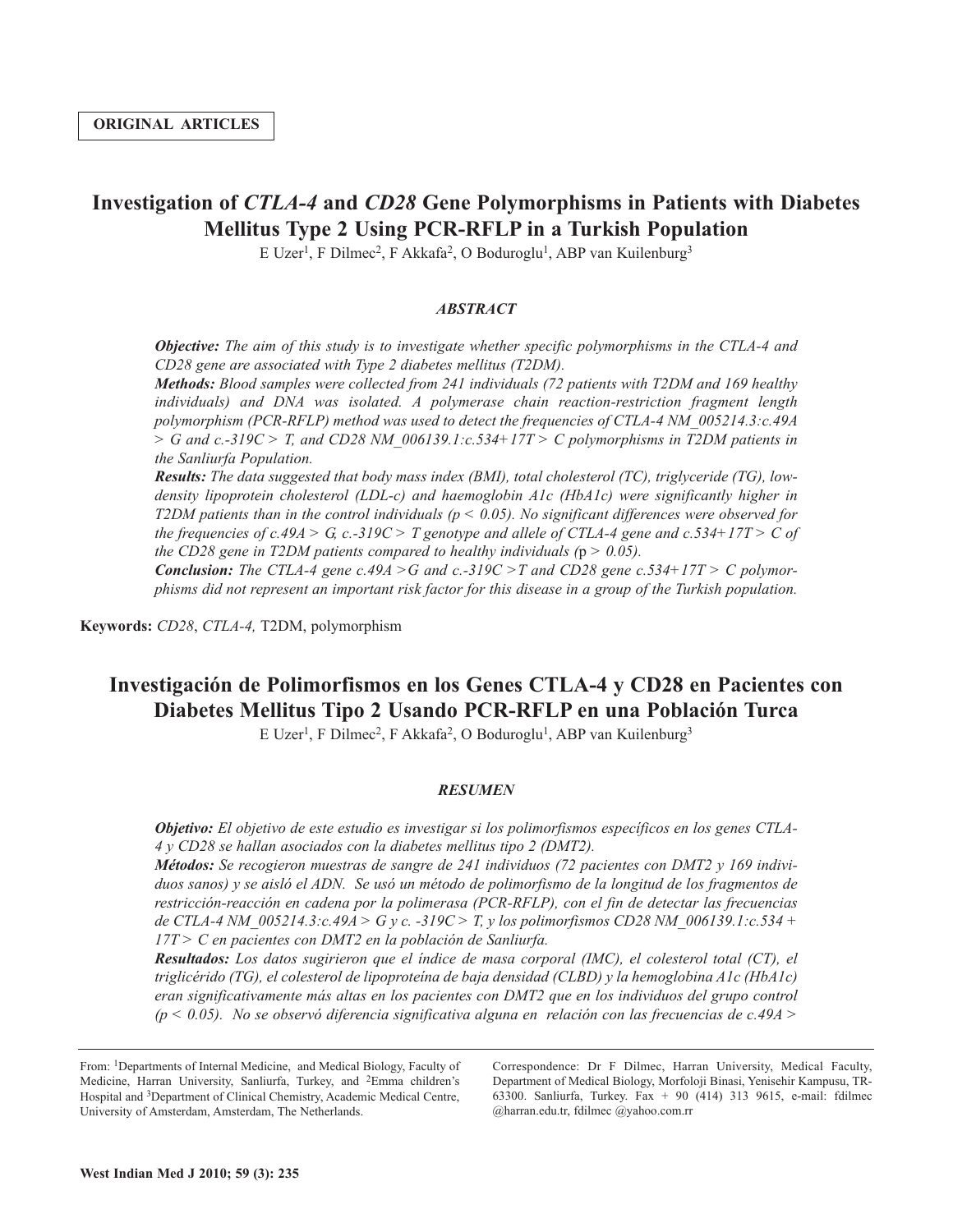G, c. -319C > el genotipo de T y el alelo del gene CTLA-4 y c.534+17T > C del gene de CD28 en *pacientes con DMT2 comparados a los individuos sanos (*p *> 0.05).*

**Conclusión:** Los polimorfismos del gene CTLA-4 c.49A > G y el gene de c. -319C > T, y los polimor*fismos del gene CD28 c.534 + 17T > C no representaron un factor de riesgo importante para esta enfermedad en un grupo de la población turca.*

**Palabras claves:** *CD28*, *CTLA-4,* DMT2, polimorfismo

#### **West Indian Med J 2010; 59 (3): 236**

# **INTRODUCTION**

Diabetes mellitus (DM) is a heterogeneous group of disorders characterized by increased amounts of plasma glucose. The two major types of diabetes, called Type 1 diabetes (T1DM) and Type 2 diabetes (T2DM), display a markedly different pathophysiological disease process (1). T2DM is a multifactorial disorder caused by interactions between genetic and environmental factors (2). The Finland – United States Investigation of NIDDM Genetics (FUSION) (2), the Diabetes Genetics Initiative (DGI) (3) and the Wellcome Trust Case Control Consortium (WTCCC) (4) studies represent, in aggregation, more than 32 000 individuals which confirmed the impact of *PPARγ, KCNJ11, TCF7L2, HHEX/IDE, SLC30A8, FTO,CDKAL1, CDKN2A/B*, *IGF2BP2, KCNQ1* on the risk of development of T2DM.

Both the cytotoxic T-lymphocyte-associated protein 4 (*CTLA-4*) and CD28 molecule (*CD28*) genes are located on chromosome 2 (2q33) and consist of 4 exons, spanning 6175 bp and 31359-bp, respectively (5). CTLA-4 and CD28 costimulatory molecules are key regulatory elements in Tcell/antigen-presenting cell interaction and in retaining peripheral tolerance (6, 7). *CTLA-4* gene mediates antigenspecific apoptosis and progressive pancreatic β-cell failure which is a typical feature of T2DM (8). Recent data suggested that apoptosis mechanisms might explain insulin deficiency through a reduction in absolute pancreatic β-cell number (9). T lymphocyte receptors CD28 and CTLA-4 bind co-stimulatory molecules CD80 (B7-1) and CD86 (B7-2) on antigen-presenting cells and regulate T cell activation. CD28 promotes T-cell expansion on CTLA-4 and limits the immune response by inhibition of T cell activity (6). Because CTLA-4 and CD28 proteins mediate antigen-specific apoptosis (10), they might be candidate genes conferring susceptibility to T2DM. T2DM has also been postulated as a disease of the innate immune system (11). There is increasing evidence that an ongoing T-lymphocyte activation and cytokine-induced inflammatory response are closely related to the pathogenesis of T2DM (12).

The population of the Sanliurfa province in the Southeastern Anatolia Region of Turkey is about 383 870 and the total fertility rate is 4.83 in this province, whereas, the mean in Turkey is 2.59. In addition, the rate of population growth is 3.6 per cent per year, much higher than the national average of 1.8 per cent (13). Obesity, consanguineous marriage, blood pressure, total cholesterol, HDL-cholesterol and triglycerides were more prevalent in T2DM patients (14).

Several studies indicated that the *CTLA-4* gene c.49A > G polymorphism was associated with several autoimmune diseases, such as systemic lupus erythematosus (15), Hashimoto thyroiditis (16), Graves' disease (17) and T1DM (18–20). Furthermore, no association with *CD28* gene polymorphism has been observed for T1DM (21). Conflicting data exist as to whether the *CTLA-4* gene c.49A > G polymorphism is associated with T2DM (7, 19, 22–24). The allele frequencies of A and G of *CTLA-4* c.49A> G polymorphisms in patients with T2DM were not significantly different from controls in different populations (7, 19, 23). Plasma concentrations of soluble CTLA-4 and CD28 were not significantly lower in T2DM patients compared to healthy controls (12). These findings suggest that *VDR* is a novel candidate gene for both types of diabetes.

However, *CD28* gene c.534+17T > C polymorphism has not been studied in T2DM. The aim of the current study is to investigate whether or not the *CTLA-4* and *CD28* polymorphisms are important genetic factors associated with T2DM.

# **SUBJECTS AND METHODS**

#### **Study Population and DNA extraction**

This study was conducted in Sanliurfa in the southeastern Anatolia region of Turkey during the period September 2007 – September 2008. This was a case-control study, designed to determine the relationship between T2DM and *CTLA-4/CD28* gene polymorphisms.

Seventy-two patients with T2DM (39 females, mean ages:  $59 \pm 3$  and 33 males: mean ages:  $55 \pm 5$ ) were newlydiagnosed with fasting plasma glucose (FPG) levels  $\geq 126$ mg/dL after 12 hours fasting and confirmed by repeated testing on a different day according to the World Health Organization criteria (25) from the Regional Reference Hospital in Harran University, Turkey. Healthy controls with no clinical evidence or family history of diabetes mellitus in first-degree relatives or other autoimmune disorders, were arbitrarily selected from the consecutive blood donors in the blooddonation unit located in the same hospital. One hundred and sixty-nine healthy controls (79 females, mean age:  $57 \pm 4$ ; and 90 males mean age:  $56 \pm 3$ ) who did not have any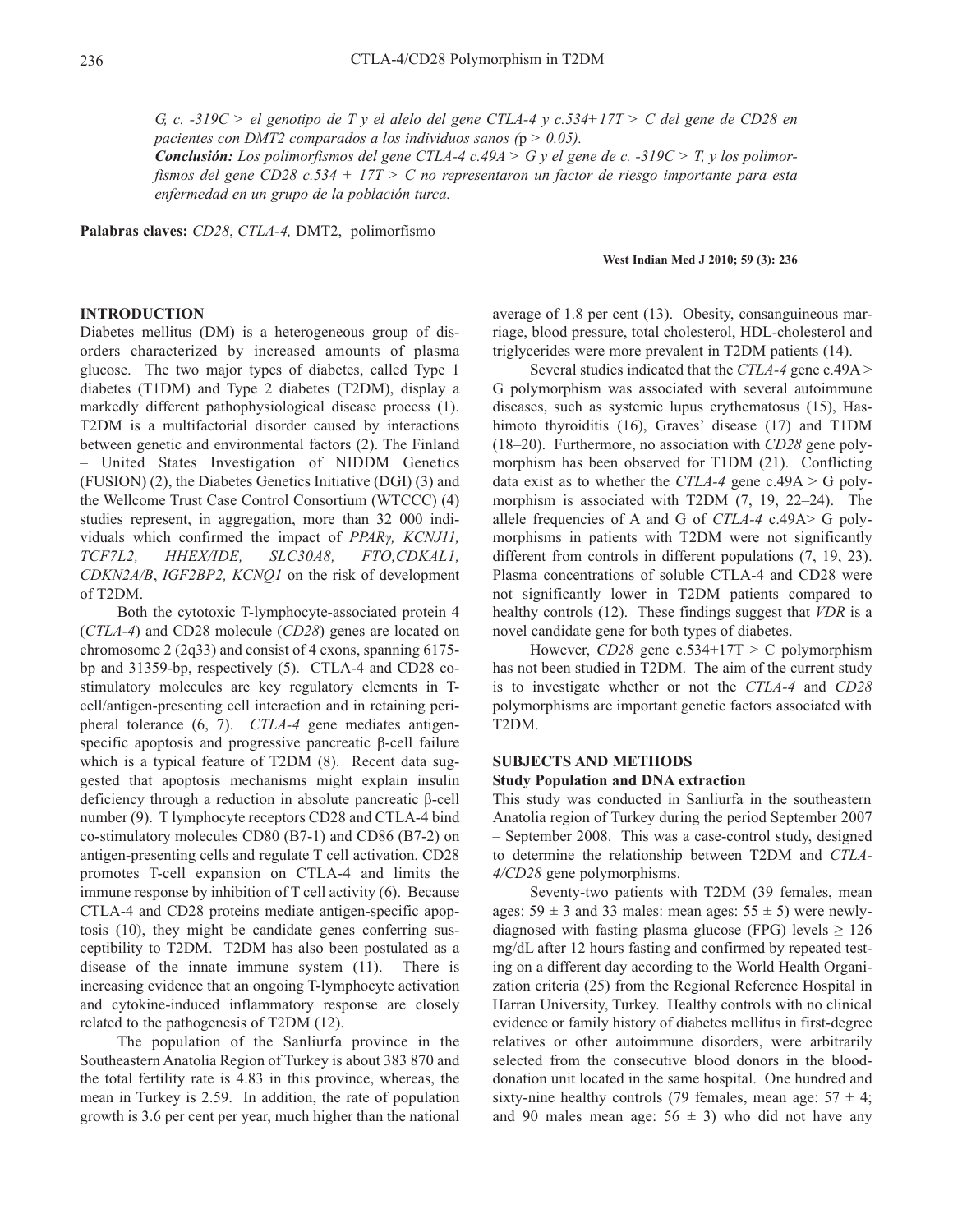disease, were tested for FPG. Control individuals with FPG levels more than 100 mg/dL and with a family history of diabetes were excluded from the study. In addition, all patients and healthy controls were tested for body mass index (BMI), total cholesterol (TC), triglyceride (TG), high-density lipoprotein cholesterol (HDL-c), low-density lipoprotein cholesterol (LDL-c) and Haemoglobin A1c (HbA1c). All study subjects came from Sanliurfa province in southeastern Turkey and were of the same ethnic origin. The T2DM patients were matched with healthy controls for age and gender. EDTA-blood was taken from these individuals and genomic DNA was extracted from peripheral blood leukocytes by using standard salting-out procedure (26).

#### **PCR-RFLP Technique**

The g.206A > G or c.49A > G (+49A > G) (rs231775) and c.- $319C > T$  (-318C > T) (rs5742909) polymorphic sites of *CTLA-4* ((NM\_005214); GI: 1493) and the g.23315T > C or c.534+17T > C (IVS3+17T > C) (rs3116496) of *CD28*  $(NM_006139)$ ; GI: 940) genes were investigated by PCR-RFLP technique. To amplify the regions containing the polymorphic sites of both genes, PCR reactions were performed in a 10-µl reaction volume containing 1xPCR buffer, 2 mM  $MgCl<sub>2</sub>$ , 0.2 mM each deoxynucleotide triphosphate (dNTPs, Fermentas, St.Leon-Rot, Germany), 40 ng of DNA, 0.5 unit of Taq DNA Polymerase (Fermentas) and 0.2 µM of each primer (Bio Basic Inc, Ontario, Canada). Primer sequences were designed according to the published papers (15, 27) and PCR programme settings are shown in Table 1.

Five-microliter PCR product of  $c.49A > G$  was digested with 1.5 Units of *Bbv*I (*Bse*XI) at 37˚C. The PCR product of c.-319 C > T was digested with 1.5 Units *Mse*I (*Tru1*I) at 65°C. Finally, the  $c.534 + 17T > C$  of *CD28* gene was digested with 1.5 Units *Eco47*III (Fermentas, St. Leon-Rot, Germany) at 37˚C. The total reaction volume was 20-µl and the digestion was allowed to proceed for two hours.

The digested PCR products were separated on 3% agarose gel and analyzed using the Alpha Imager System

Table 1: Primers sequences used in the study

(AlphaInnotech, San Leandro, California USA). The digested *CTLA-4*: c.49A allele yielded fragment of a 162 bp and G allele yielded two fragments of 90 and 72 bp (Fig. 1). The c.-



Fig. 1: The *Bbv*I (*Bse* XI) restriction profiles of the c.49A> G polymorphic site. Lane M shows DNA ladder (100-1500bp); lane 1 shows undigested PCR product (162 bp); lane 2 shows AA genotype (homozygous, wild-type); lane 3 shows AG genotype (heterozygous); lane 4 shows GG genotype (homozygous, polymorphic). (90 and 72 bp fragments could not be separated from each other on the gel).

319C allele yielded fragments of 226 and 21 bp and the T allele yielded 130, 96, 21 bp fragments (Fig. 2). On the other hand, *CD28*: c.534+17T allele yielded 126, 22 bp and C allele yielded a 148 bp fragment (Fig. 3).

Student's *t*-test was used to determine differences in means of demographic and clinical profiles by using the SPSS statistics programme (Table 2). Genotype and allele frequencies of *CTLA-4*:  $c.49A > G$  and  $c.319C > T$  and *CD28*: c.534+17T > C were tested for Hardy-Weinberg equilibrium using the chi-square test. Genotype and allele frequencies of these polymorphisms were analysed by a *chisquare* test with continuity correction. Statistical signifi-

| <b>SNPs</b>                | <b>Primer sequences</b>                                                        | <b>PCR</b> conditions                                                                                                 | <b>PCR</b><br>product<br>(bp) |
|----------------------------|--------------------------------------------------------------------------------|-----------------------------------------------------------------------------------------------------------------------|-------------------------------|
| $CTLA-4$ gene<br>c.49A > G | 5'-GCTCTACTTCCTGAAGACCT-3'<br>5'-AGTCTCACTCACCTTTGCAG-3'                       | $94^{\circ}$ C for 3 min, 40 cycles:<br>94°C for 3 min, 30 cycles:<br>$72^{\circ}$ C 30s; and $72^{\circ}$ C for 5min | 162                           |
| $c - 319C > T$             | 5'-AATGAATTGGACTGGATGG-3'<br>5'-TTACGAGAAAGGAAGCCGTG-3                         | 94 °C for 30s, 60 °C for 30s,<br>94°C for 45s, 58°C for 45s,<br>$72^{\circ}$ C 30s; and $72^{\circ}$ C for 5min       | 247                           |
| $C28$ gene                 | c.534+17T>C 5'-TTTTCTGGGTAAGAGAAGCAGCGC-3'<br>5'-GAA CCT ACT CAA GCA TGG GG-3' | $94^{\circ}$ C for 3 min, 30 cycles:<br>94°C for 30s, 62°C for 30s,<br>72°C 30s; and 72°C for 5min                    | 148                           |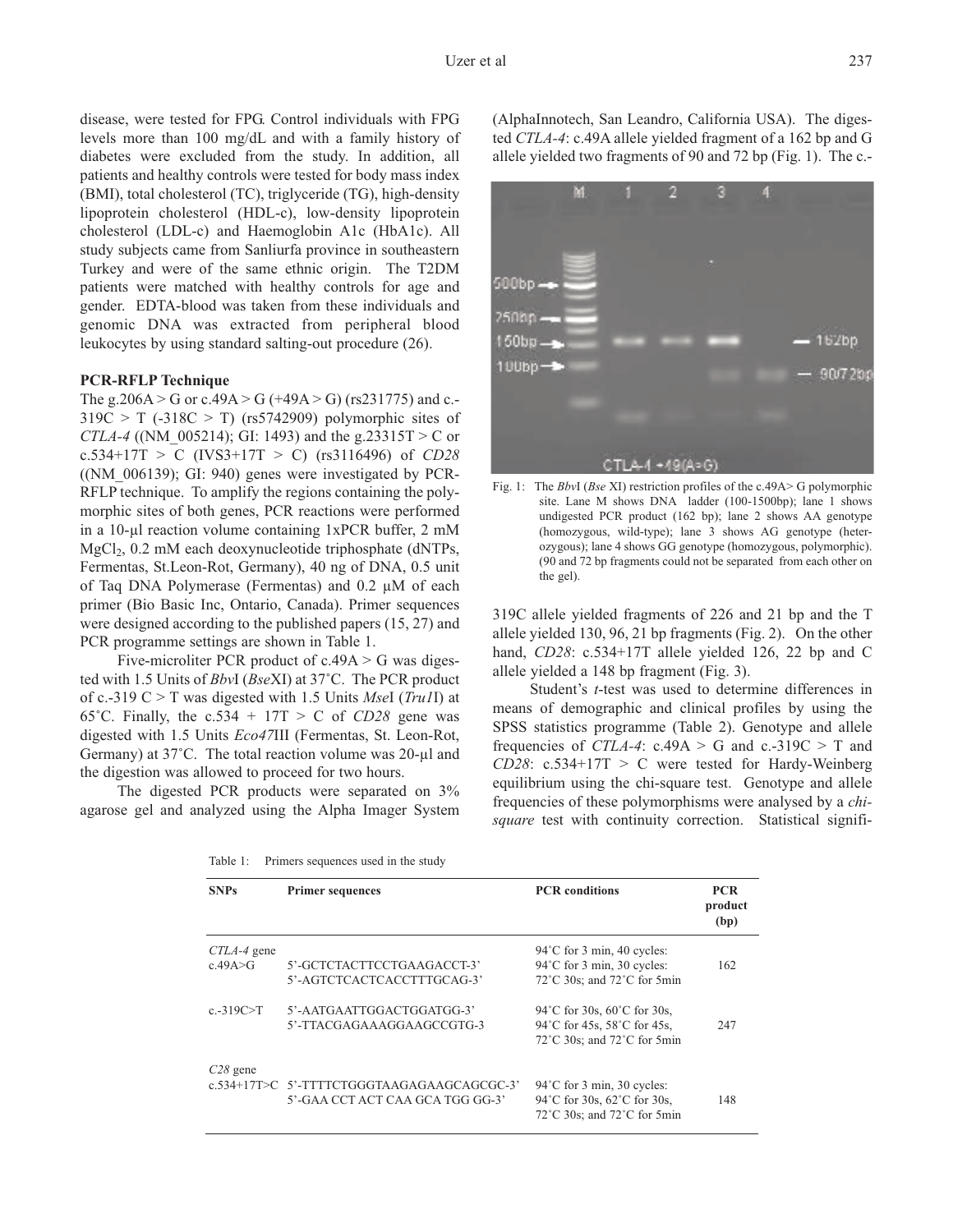

Fig. 2: The *Mse*I (*Tru1*I) restriction profiles of the c.-319C> T polymorphic site. Lane M shows DNA ladder (100–1500bp); lane 1shows undigested PCR product; lane 2 shows CC genotype (homozygous, wild-type); lane 3 shows CT genotype (heterozygous); lane 4 shows TT genotype (homozygous, polymorphic). (21-bp DNA fragment is not visible on the gel).



Fig. 3 The *Eco47* III restriction profiles of the c.534+17T> C polymorphic site. Lane M shows DNA ladder (100–1500bp); lane 1 shows undigested PCR product; lane 2 shows TT genotype (homozygous, wild-type); lane 3 shows TC genotype (heterozygous); lane 4 shows CC genotype (homozygous, polymorphic); (22-bp DNA fragment is not visible on the gel).

cance was defined as  $p < 0.05$ . The odds ratio (OR) was calculated to measure the strength of the association observed (Table 3).

The Harran University Medical Faculty Institutional Review Board approved the study and written informed consents were obtained from all patients. The study complied with the Helsinki Declaration.

# **RESULTS**

The *CTLA-4*: c.49A > G (in exon 1) and c.-319C > T (in promoter), and  $CD28$ :  $c.534+17$  T > C (in intron 3) polymorphisms were analysed in all 72 patients and 169 controls. The distribution of the genotypes for three polymorphic sites was consistent with the Hardy-Weinberg equilibrium in the T2DM and control groups ( $p > 0.05$ ).

The BMI, FPG, TC, TG, LDL-c, HbA1c and family history of diabetes were significantly different between T2DM patients and healthy subjects. However, no significant difference was observed in gender, age and HDL-c levels between both groups. In addition, out of the 72 T2DM patients, 48 had a family history of T2DM, but none had a family history of T2DM in 169 healthy controls (Table 2).

Table 2: The distribution of demographic and clinical variations in T2DM patients and control group.

| <b>Variations</b>     | <b>T2DM</b> patients | <b>Healthy controls</b> | p-value |
|-----------------------|----------------------|-------------------------|---------|
| Subjects $(n)$        | 72                   | 169                     |         |
| Gender (M/F)          | 33/39                | 90/79                   |         |
| Age (years)           | $57.1 \pm 10.8$      | $56.1 \pm 6.8$          | 0.386   |
| BMI $(kg/m2)$         | $30.1 \pm 4.3$       | $25.1 \pm 2.4$          | 0.001   |
| $FPG$ (mg/dL)         | $232.9 \pm 88$       | $91.4 \pm 5.3$          | 0.001   |
| $TC$ (mg/dL)          | $213.2 \pm 43.6$     | $173.3 \pm 13.3$        | 0.001   |
| $TG \, (mg/dL)$       | $179.6 \pm 78.4$     | $131.9 \pm 15.5$        | 0.001   |
| HDL-C (mg/dL)         | $53.0 \pm 7.6$       | $53.48 \pm 8.0$         | 0.672   |
| $LDL-C$ (mg/dL)       | $140.2 \pm 42.2$     | $110.6 \pm 17.2$        | 0.001   |
| HbA1c $(\%)$          | $8.8 \pm 1.9$        | $5.0 \pm 1.4$           | 0.001   |
| No. of family history | 48                   |                         |         |

Values are mean  $\pm$  standard deviation, M: male, F: female

Furthermore, there was no significant association between the *CTLA-4* gene c.49GG (*p* = 1.000, OR (95% CI)  $= 1.072$  (0.359-3.204), and c.-319TT ( $p = 0.760$ , OR (95%)  $CI$ ) = 0.691 (0.185-2.590), and *CD28* gene c.534 + 17CC (*p* = 1.000, OR (95% CI) =1.181 (0.287-4.858) genotypes and T2DM patients compared with the healthy control group (Table 3).

# **DISCUSSION**

T2DM, previously referred to as non-insulin-dependent diabetes or adult-onset diabetes, is a term used for individuals who have insulin resistance and usually have a relative (rather than absolute) insulin deficiency. However, the genetic factors underlying this form of diabetes are complex and not clearly established (1).

*CTLA-4* and *CD28* genes have been mapped on chromosome 2q33 and represent a key regulatory element between the T cell and antigen-presenting cell interaction (5). These genes mediate progressive pancreatic β-cell failure which is a typical feature of T2DM (9, 10). In contrast to *CD28*, *CTLA-4* attributes negative signals to T cells (15). T2DM is an increasingly prevalent metabolic disease in which the amount of insulin produced by the pancreas is inadequate to meet body needs. T2DM has also been postulated as a disease of the innate immune system (11).

In the present study, though BMI (30.1  $\pm$  4.3), FPG  $(232.9 \pm 88)$ , TC  $(213.2 \pm 43.6)$ , TG  $(179.6 \pm 78.4)$ , LDL-c  $(140.2 \pm 42.2)$  and HbA1c  $(8.8 \pm 1.9)$  levels in T2DM patients were significantly different from the healthy group  $(25.1 \pm 2.4, 91.4 \pm 5.3, 173.3 \pm 13.3, 131.9 \pm 15.5, 53.48 \pm 13.3)$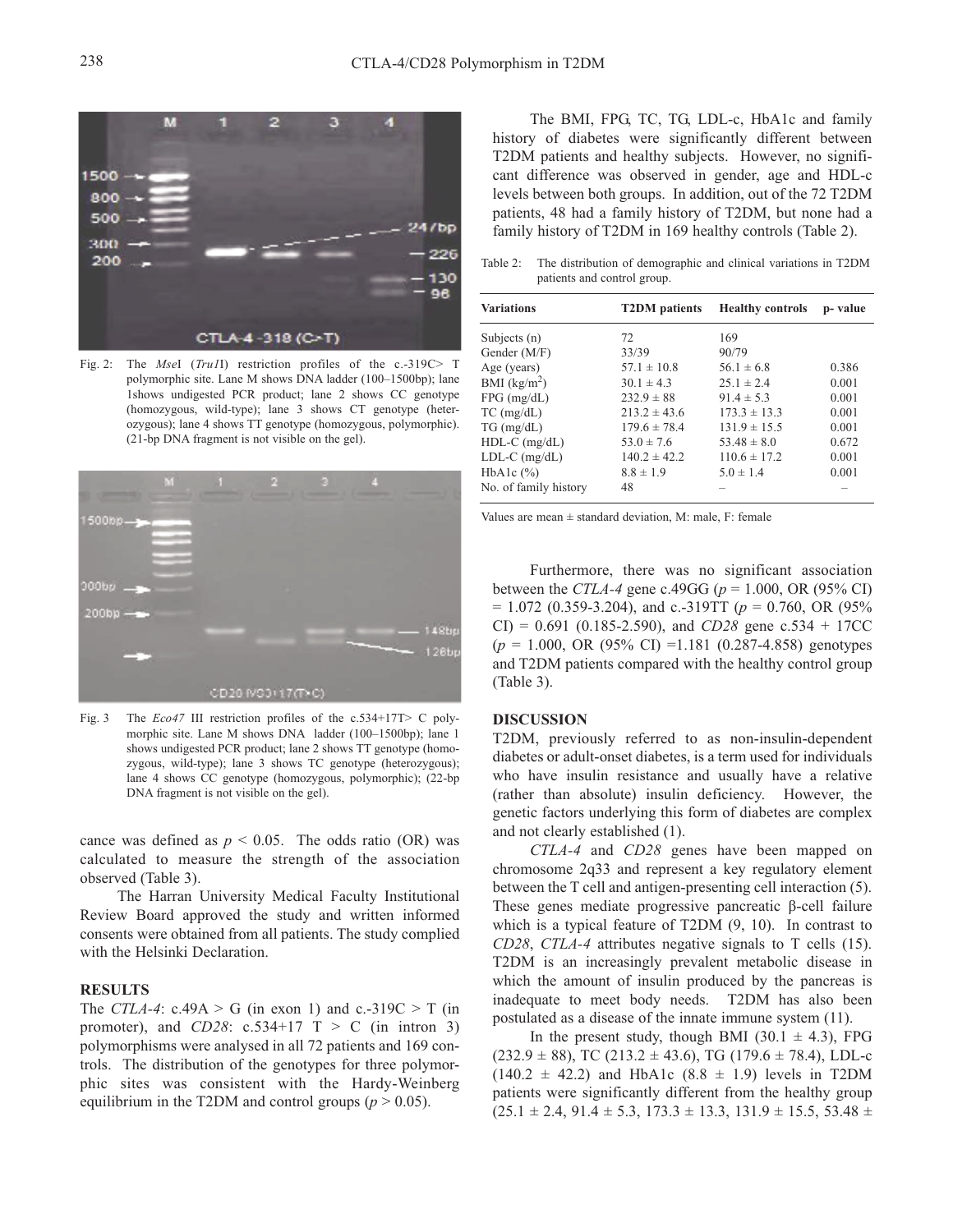| <b>SNPs</b>                       | <b>T2DM</b> patients<br>$(n = 72)$ | <b>Healthy controls</b><br>$(n = 169)$ | $X^2$ | OR (95% CI)             | p-value |
|-----------------------------------|------------------------------------|----------------------------------------|-------|-------------------------|---------|
| $CTLA-4$ : c.49A>G<br>Genotypes   |                                    |                                        |       |                         |         |
| AA                                | 43 (59.7%)                         | $113(66.9\%)$                          |       | Reference               |         |
| AG                                | 24 (33.3%)                         | 45 $(26.6\%)$                          | 0.807 | 1.378 (0.758-2.503)     | 0.350   |
| GG                                | $5(6.9\%)$                         | 11 $(6.5\%)$                           | 0.015 | 1.072 (0.359-3.204)     | 1.000   |
| <b>Alleles</b>                    |                                    |                                        |       |                         |         |
| A                                 | $110(76.4\%)$                      | 271 (80.2%)                            |       | Reference               |         |
| G                                 | $34(23.6\%)$                       | $67(19.8\%)$                           | 0.661 | 1.250 (0.783-1.997)     | 0.392   |
| $CTLA-4$ : c.-319C>T<br>Genotypes |                                    |                                        |       |                         |         |
| CC                                | 55 (76.4%)                         | $116(68.6\%)$                          |       | Reference               |         |
| <b>CT</b>                         | 14 (19.4%)                         | 43 $(25.4\%)$                          | 0.702 | $0.707(0.359-1.394)$    | 0.402   |
| <b>TT</b>                         | 3 $(4.2\%)$                        | $10(5.9\%)$                            | 0.303 | $0.691(0.185 - 2.590)$  | 0.760   |
| <b>Alleles</b>                    |                                    |                                        |       |                         |         |
| C                                 | $124(86.1\%)$                      | 275 (81.4%)                            |       | Reference               |         |
| T                                 | 20 (13.9%)                         | 63 $(18.6\%)$                          | 1.283 | $0.704(0.408-1.215)$    | 0.257   |
| CD28: c.534+17T>C<br>Genotypes    |                                    |                                        |       |                         |         |
| <b>TT</b>                         | 47 (65.3%)                         | $111(65.7\%)$                          |       | Reference               |         |
| TC                                | $22(30.6\%)$                       | 52 $(30.8\%)$                          | 0.000 | $0.990(0.544 - 1.801)$  | 1.000   |
| CC                                | 3 $(4.2\%)$                        | $6(3.6\%)$                             | 0.053 | 1.181 (0.287-4.858)     | 1.000   |
| <b>Alleles</b>                    |                                    |                                        |       |                         |         |
| T                                 | $116(80.6\%)$                      | $274(81.1\%)$                          |       | Reference               |         |
| $\mathcal{C}$                     | 28 (19.4%)                         | 64 (18.9%)                             | 0.000 | $1.033$ $(0.630-1.694)$ | 0.997   |
|                                   |                                    |                                        |       |                         |         |

Table 3: *CTLA-4* and *CD28* polymorphism in Turkish subjects with T2DM and controls

 $X^2$  = Chi-square = OR: Odds ratio, CI = Confidence interval, SNP = Single Nucleotide Polymorphism

8.0,  $110.6 \pm 17.2$ , and  $5.0 \pm 1.4$ , respectively) [Table 2], we did not observe any significant difference between the frequencies of  $c.49A > G$  and  $c.-319C > T$  alleles and genotypes of *CTLA-4* gene and  $c.534 + 17T > C$  of *CD28* gene in both groups (Table 3). The few studies conducted to date on the c.49A > G polymorphism of *CTLA-4* as a risk factor for T2DM have revealed controversial results. Recent studies suggested that the distribution of genotype and allele frequencies of *CTLA-4* gene c.49A > G polymorphism were similar among T2DM patients and controls (7, 19, 23). The results were consistent with the data reported by these authors. The allele frequencies of *CTLA-4* gene polymorphism G and A in T2DM patients who are positive for antiglutamic acid decarboxylase antibody were significantly different from healthy individuals in the Japanese population (22). Additionally, *CTLA-4* gene c.49 GG or AG genotypes are independent risk factors for developing latent autoimmune diabetes (LADA) in adults in the Estonian population (24). The *CTLA-4* gene is important in maintaining peripheral tolerance and its polymorphism might thus contribute to the failure in controlling beta-cell autoimmunity. Consanguineous marriages appear to be an important factor in causing the high frequency of this disease (14). There were consanguineous marriages in Sanliurfa population. In the same way, the total fertility rate in Sanliurfa province is higher than in Turkey overall. In addition, the rate of population growth is 3.6 per cent per year, much higher than the national average of 1.8 per cent (13). Genome-wide linkage scans studies have confirmed an association between variants in or close to different genes and T2DM. Variants in these genes show varying degrees of association to T2DM in different populations, most probably due to differences in allele frequencies. In complex diseases, most of the genetic variants contributing to disease are common susceptibility alleles contributing only small, but important, effects on disease. These small genetic effects, in combination with environmental factors, make it hard to locate true susceptibility genes for complex diseases. Due to the multifactorial nature of complex diseases, efforts to limit the genetic heterogeneity in studies of such diseases are undertaken, in the hope of increasing the probability of finding true disease susceptibility genes (2–4).

Up to now, six studies, including this one, have been conducted worldwide on *CTLA-4* c.49A> G between T2DM and healthy controls but the others were not in Turkey (7, 19, 22–24)*.* This is, to our knowledge, the first study investigating whether *CTLA-4* and *CD28* polymorphisms are associated with T2DM patients in Turkey. Additionally, we demonstrated that the distribution of genotype and allele frequencies of  $CD28$  gene  $c.534+17T > C$  was not signi